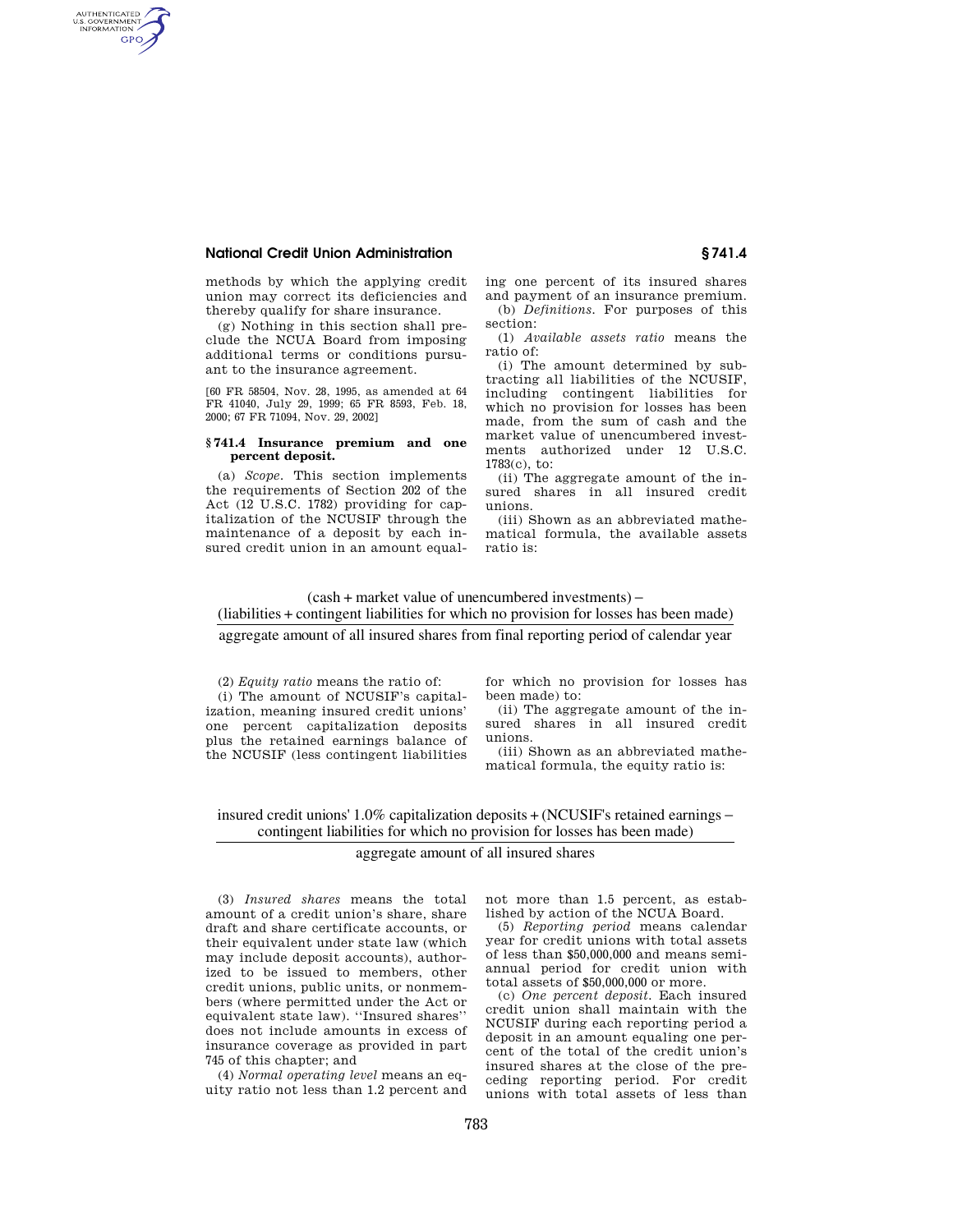# **§ 741.4 12 CFR Ch. VII (1–1–10 Edition)**

\$50,000,000, insured shares will be measured and adjusted annually based on the insured shares reported in the credit union's semiannual 5300 report due in January of each year. For credit unions with total assets of \$50,000,000 or more, insured shares will be measured and adjusted semiannually based on the insured shares reported in the credit union's quarterly 5300 reports due in January and July of each year.

(d) *Insurance premium charges*—(1) *In general.* Each insured credit union will pay to the NCUSIF, on dates the NCUA Board determines, but not more than twice in any calendar year, an insurance premium in an amount stated as a percentage of insured shares, which will be the same for all insured credit unions.

(2) *Relation of premium charge to equity ratio of NCUSIF.* (i) The NCUA Board may assess a premium charge only if the NCUSIF's equity ratio is less than 1.3 percent and the premium charge does not exceed the amount necessary to restore the equity ratio to 1.3 percent.

(ii) If the equity ratio of NCUSIF falls below 1.2 percent, the NCUA Board is required to assess a premium in an amount it determines is necessary to restore the equity ratio to, and maintain that ratio at, 1.2 percent.

(e) *Distribution of NCUSIF equity.* If, as of the end of a calendar year, the NCUSIF exceeds its normal operating level and its available assets ratio exceeds 1.0 percent, the NCUA Board will make a proportionate distribution of NCUSIF equity to insured credit unions. The distribution will be the maximum amount possible that does not reduce the NCUSIF's equity ratio below its normal operating level and does not reduce its available assets ratio below 1.0 percent. The distribution will be after the calendar year and in the form determined by the NCUA Board. The form of the distribution may include a waiver of insurance premiums, premium rebates, or distributions from NCUSIF equity in the form of dividends. The NCUA Board will use the aggregate amount of the insured shares from all insured credit unions from the final reporting period of the calendar year in calculating the NCUSIF's equity ratio and available

assets ratio for purposes of this paragraph.

(f) *Invoices.* The NCUA provides invoices to all federally insured credit unions stating any change in the amount of a credit union's one percent deposit and the computation and funding of any premium payment due. Invoices for federal credit unions also include any annual operating fees that are due. Invoices are calculated based on a credit union's insured shares as of the most recently ended reporting period. The invoices may also provide for any distribution the NCUA Board declares in accordance with paragraph (e) of this section, resulting in a single net transfer of funds between a credit union and the NCUA.

(g) *New charters.* A newly-chartered credit union that obtains share insurance coverage from the NCUSIF during the calendar year in which it has obtained its charter shall not be required to pay an insurance premium for that calendar year. The credit union shall fund its one percent deposit on a date to be determined by the NCUA Board in the following calendar year, but shall not participate in any distribution from NCUSIF equity related to the period prior to the credit union's funding of its deposit.

(h) *Conversion to Federal insurance.* An existing credit union that converts to insurance coverage with the NCUSIF shall immediately fund its one percent deposit based on the total of its insured shares as of the close of the month prior to conversion and, if any premiums have been assessed in that calendar year, will pay a prorated premium amount to reflect the remaining number of months in that calendar year. The credit union will be entitled to a prorated share of any distribution from NCUSIF equity declared subsequent to the credit union's conversion.

(i) *Mergers of nonfederally insured credit unions.* Where a nonfederally insured credit union merges into a federally insured credit union, the continuing federally insured credit union shall immediately pay to the NCUSIF a prorated insurance premium (unless waived in whole or in part for all federally insured credit unions), and an additional one percent deposit based upon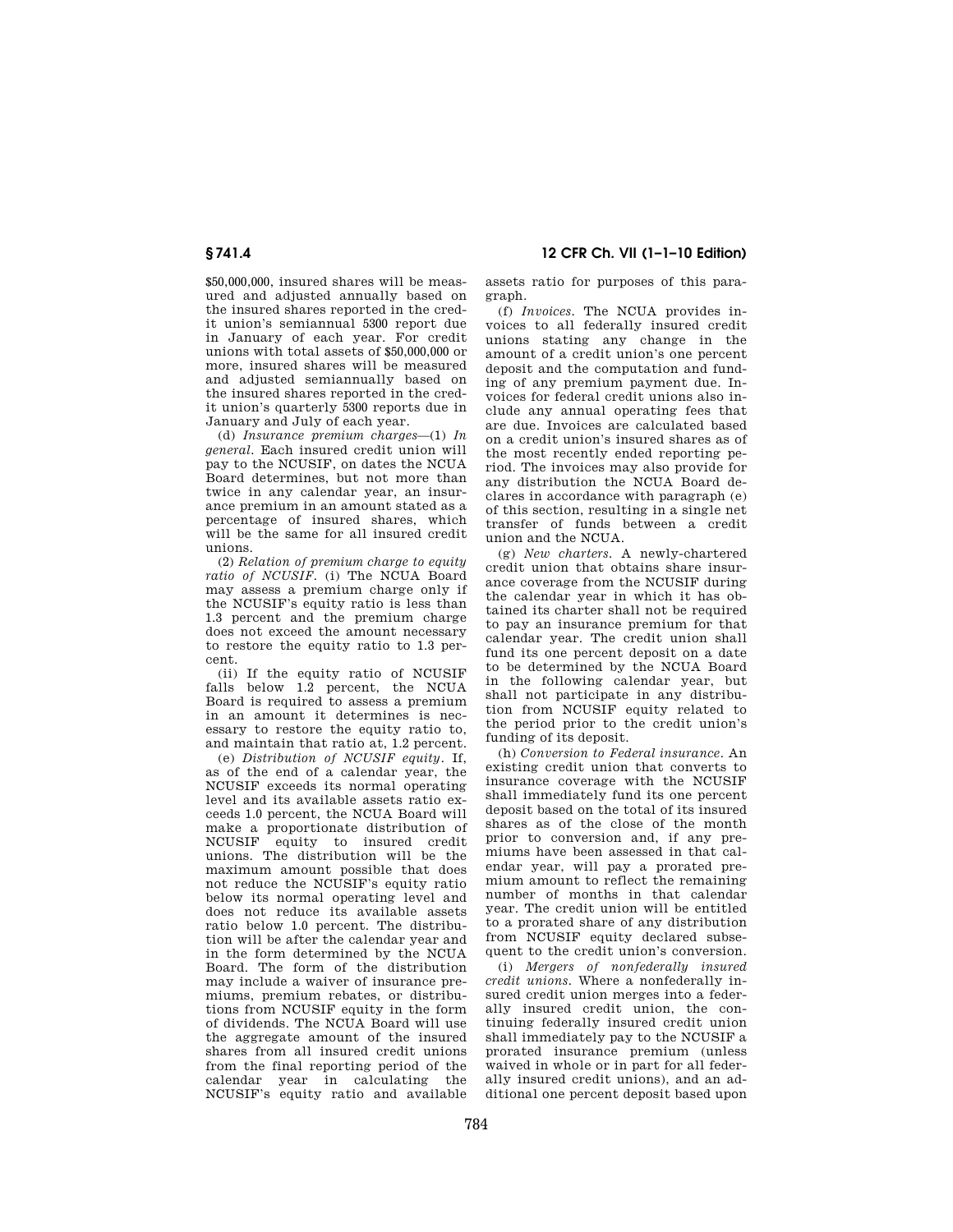## **National Credit Union Administration § 741.4, Nt.**

the increase in insured shares resulting from the merger.

(j) *Return of deposit.* Any insolvent credit union that is closed for involuntary liquidation will not be entitled to a return of its deposit. Any solvent credit union that is closed due to involuntary liquidation shall be entitled to a return of its deposit prior to final distribution of member shares. Any other credit union whose insurance coverage with the NCUSIF terminates will be entitled to a return of the full amount of its deposit immediately after the final date on which any shares of the credit union are insured, except that the NCUA Board reserves the right to delay payment by up to one year if it determines that immediate payment would jeopardize the financial condition of the NCUSIF. This includes termination of insurance due to mergers and consolidations. A credit union that receives a return of its deposit during a calendar year shall have the option of leaving a nominal sum on deposit with the NCUSIF until the next distribution from NCUSIF equity and will thus qualify for a prorated share of the distribution.

(k) *Assessment of administrative fee and interest for delinquent payment.* Each federally insured credit union shall pay to the NCUA an administrative fee, the costs of collection, and interest on any delinquent payment of its capitalization deposit or insurance premium. A payment will be considered delinquent if it is postmarked later than the date stated in the invoice provided to the credit union. The NCUA may waive or abate charges or collection of interest, if circumstances warrant.

(1) The administrative fee for a delinquent payment shall be an amount as fixed from time to time by the NCUA Board based upon the administrative costs of such delinquent payments to the NCUA in the preceding year.

(2) The costs of collection shall be calculated as the actual hours expended by NCUA personnel multiplied by the average hourly cost of the salaries and benefits of such personnel.

(3) The interest rate charged on any delinquent payment shall be the U.S. Department of the Treasury Tax and Loan Rate in effect on the date when the payment is due as provided in 31 U.S.C. 3717.

[60 FR 58504, Nov. 28, 1995, as amended at 64 FR 56150, Oct. 18, 1999]

EFFECTIVE DATE NOTE: At 74 FR 63279, Dec. 3, 2009, §741.4 was revised, effective Jan. 4, 2010. For the convenience of the user, the revised text is set forth as follows:

#### **§ 741.4 Insurance premium and one percent deposit.**

(a) *Scope.* This section implements the requirements of Section 202 of the Act (12 U.S.C. 1782) providing for capitalization of the NCUSIF through the maintenance of a deposit by each insured credit union in an amount equaling one percent of its insured shares and payment of an insurance premium.

(b) *Definitions.* For purposes of this section: *Available assets ratio* means the ratio of:

(i) The amount determined by subtracting all liabilities of the NCUSIF, including contingent liabilities for which no provision for losses has been made, from the sum of cash and the market value of unencumbered investments authorized under Section 203(c) of the Act (12 U.S.C. 1783(c)), to:

(ii) The aggregate amount of the insured shares in all insured credit unions.

(iii) Shown as an abbreviated mathematical formula, the available assets ratio is:

(cash + m arketvalue ofunencum bered investm ents) − (liabilities + contingent liabilities forwhich no provision for bsses has been m ade)

aggregate am ount of all insured shares from final reporting period of calendaryear

*Equity ratio* means the ratio of:

(i) The amount of NCUSIF's capitalization, meaning insured credit unions' one percent capitalization deposits plus the retained earnings balance of the NCUSIF (less contingent liabilities for which no provision for losses has been made) to:

(ii) The aggregate amount of the insured shares in all insured credit unions.

(iii) Shown as an abbreviated mathematical formula, the equity ratio is: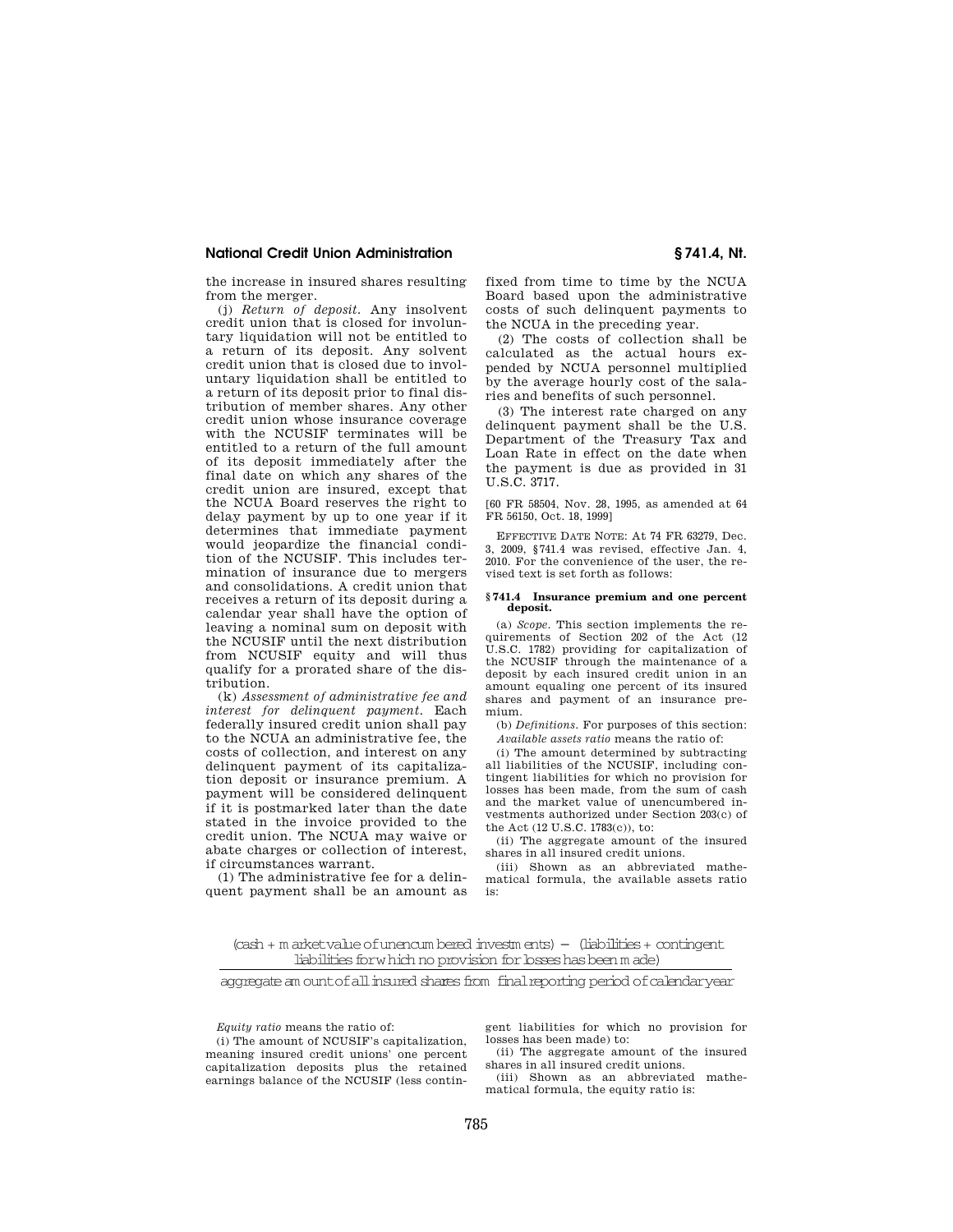## **§ 741.4, Nt. 12 CFR Ch. VII (1–1–10 Edition)**

(insured creditunions'1.0% capitalization deposits + (NCUSIF's retained earnings contingentliabilities forwhic <sup>−</sup> h no provision forlosses has been m ade)

aggregate am ount of all insured shares

*Insured shares* means the total amount of a federally-insured credit union's share, share draft and share certificate accounts, or their equivalent under state law (which may include deposit accounts), authorized to be issued to members, other credit unions, public units, or nonmembers (where permitted under the Act or equivalent state law), but does not include amounts in excess of insurance coverage as provided in part 745 of this chapter. For a credit union or other entity that is not federally insured, ''insured shares'' means, for purposes of this section only, the amount of deposits or shares that would have been insured by the NCUSIF under part 745 had the institution been federally insured on the date of measurement.

*Modified premium/distribution ratio* means one minus the premium/distribution ratio.

*Normal operating level* means an equity ratio not less than 1.2 percent and not more than 1.5 percent, as established by action of the NCUA Board.

*Premium/distribution ratio* means the number of full remaining months in the calendar year following the date of the institution's conversion or merger divided by 12.

*Reporting period* means calendar year for credit unions with total assets of less than \$50,000,000 and means semiannual period for credit union with total assets of \$50,000,000 or more.

(c) *One percent deposit.* Each insured credit union must maintain with the NCUSIF during each reporting period a deposit in an amount equaling one percent of the total of the credit union's insured shares at the close of the preceding reporting period. For credit unions with total assets of less than \$50,000,000, insured shares will be measured and adjusted annually based on the insured shares reported in the credit union's 5300 report for December 31 of each year. For credit unions with total assets of \$50,000,000 or more, insured shares will be measured and adjusted semiannually based on the insured shares reported in the credit union's 5300 reports for December 31 and June 30 of each year.

(d) *Insurance premium charges*—(1) *In general.* Each insured credit union will pay to the NCUSIF, on dates the NCUA Board determines, but not more than twice in any calendar year, an insurance premium in an amount stated as a percentage of insured shares, which will be the same percentage for all insured credit unions.

(2) *Relation of premium charge to equity ratio of NCUSIF.* (i) The NCUA Board may assess a premium charge only if the NCUSIF's equity ratio is less than 1.3 percent and the premium charge does not exceed the amount necessary to restore the equity ratio to 1.3 percent.

(ii) If the equity ratio of the NCUSIF falls to between 1.0 and 1.2 percent, the NCUA Board is required to assess a premium in an amount it determines is necessary to restore the equity ratio to at least 1.2 percent, as provided for in the restoration plan adopted under Section  $202(c)(2)(D)$  of the Act  $(12)$ U.S.C.  $1782(c)(20)(D)$ ). If the equity ratio of the NCUSIF falls below 1.0 percent, the NCUA Board is required to assess a deposit replenishment charge in an amount it determines is necessary to restore the equity ratio to 1.0 percent and to assess a premium charge in an amount it determines is necessary to restore the equity ratio to, at least 1.2 percent, as provided for in the restoration plan adopted under Section 202(c)(2)(D) of the Act (12 U.S.C. 1782(c)(20)(D)).

(e) *Distribution of NCUSIF equity.* If, as of the end of a calendar year, the NCUSIF exceeds its normal operating level and its available assets ratio exceeds 1.0 percent, the NCUA Board will make a proportionate distribution of NCUSIF equity to insured credit unions. The distribution will be the maximum amount possible that does not reduce the NCUSIF's equity ratio below its normal operating level and does not reduce its available assets ratio below 1.0 percent. The distribution will be after the calendar year and in the form determined by the NCUA Board. The form of the distribution may include a waiver of insurance premiums, premium rebates, or distributions from NCUSIF equity in the form of dividends. The NCUA Board will use the aggregate amount of the insured shares from all insured credit unions from the final reporting period of the calendar year in calculating the NCUSIF's equity ratio and available assets ratio for purposes of this paragraph.

(f) *Invoices.* The NCUA provides invoices to all federally insured credit unions stating any change in the amount of a credit union's one percent deposit and the computation and funding of any NCUSIF premium or deposit replenishment assessments due. Invoices for federal credit unions also include any annual operating fees that are due. Invoices are calculated based on a credit union's insured shares as of the most recently ended reporting period. The invoices may also provide for any distribution the NCUA Board declares in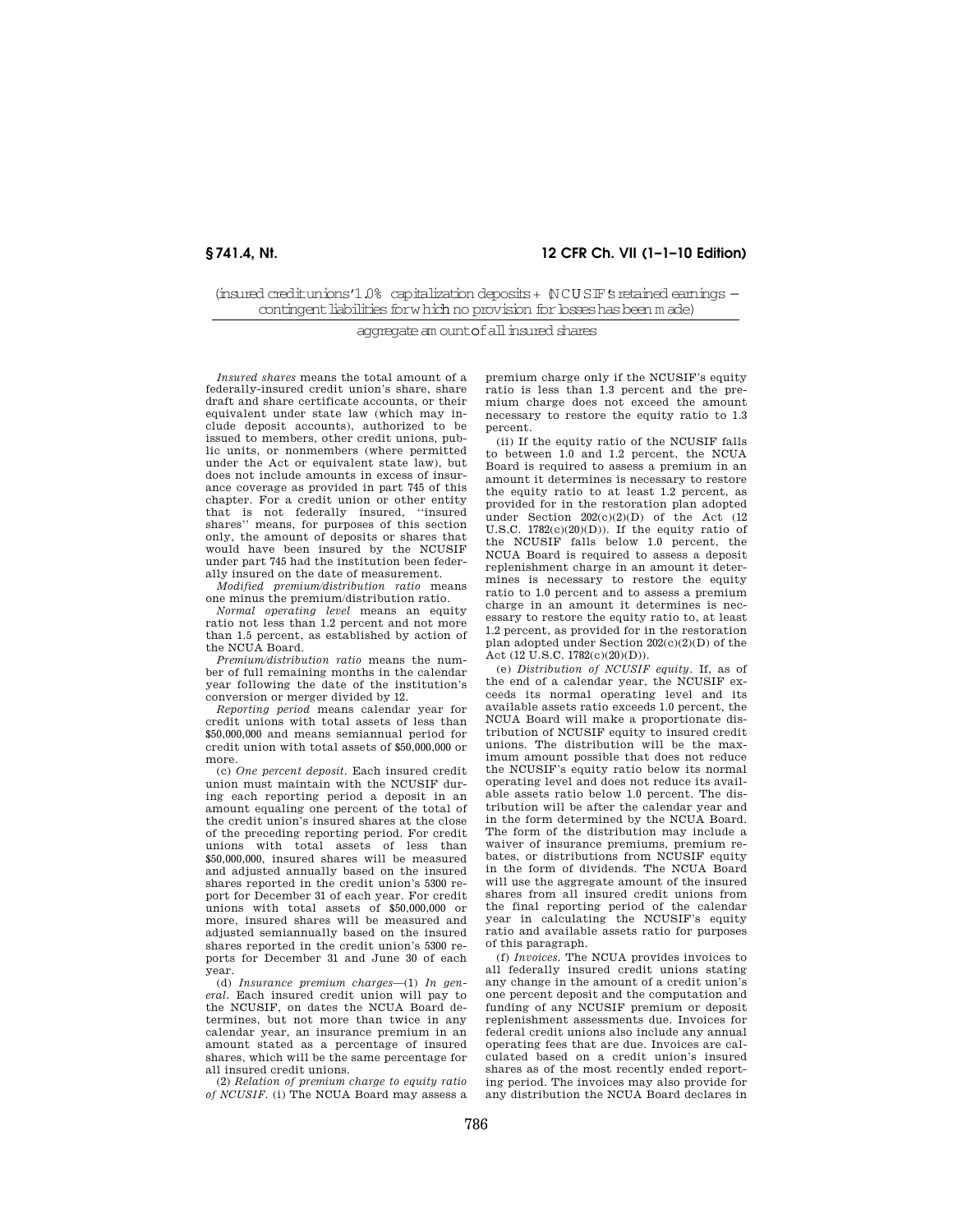## **National Credit Union Administration § 741.4, Nt.**

accordance with paragraph (e) of this section, resulting in a single net transfer of funds between a credit union and the NCUA.

(g) *New charters.* A newly-chartered credit union that obtains share insurance coverage from the NCUSIF during the calendar year in which it has obtained its charter will not be required to pay an insurance premium for that calendar year. The credit union will fund its one percent deposit on a date to be determined by the NCUA Board in the following calendar year, but will not participate in any distribution from NCUSIF equity related to the period prior to the credit union's funding of its deposit.

(h) *Depletion of one percent deposit.* All or part of the one percent deposit may be used by the NCUSIF if necessary to meet its expenses. The NCUSIF may invoice credit unions in an amount necessary to replenish the one percent deposit at any time following the effective date of the depletion.

(i) *Conversion to Federal insurance.* (1) A credit union or other institution that converts to insurance coverage NCUSIF will:

(i) Immediately fund its one percent deposit based on the total of its insured shares as of the last day of the most recently ended reporting period prior to the date of conversion;

(ii) If the NCUSIF assesses a premium in the calendar year of conversion, pay a premium based on the institution's insured shares as of the last day of the most recently ended reporting period preceding the invoice date times the institution's premium/distribution ratio;

(iii) If the NCUSIF declares, in the calendar year of conversion on or before the date of conversion, an assessment to replenish the one-percent deposit, pay nothing related to that assessment;

(iv) If the NCUSIF declares, at any time after the date of conversion through the end of that calendar year, an assessment to replenish the one-percent deposit, pay a replenishment amount based on the institution's insured shares as of the last day of the most recently ended reporting period preceding the invoice date; and

(v) If the NCUSIF declares a distribution in year following conversion based the NCUSIF's equity at the end of the year of conversion, receive a distribution based on the institution's insured shares as of the end of the year of conversion times the institution's premium/distribution ratio. With regard to distributions declared in the calendar year of conversion but based on the NCUSIF's equity from the end of the preceding year, the converting institution will receive no distribution.

(2) A federally-insured credit union that merges with a nonfederally insured credit union or other nonfederally insured institution (the ''merging institution''), where the

federally insured credit union is the continuing institution, will:

(i) Immediately on the date of merger increase the amount of its NCUSIF deposit by an amount equal to one percent of the merging institution's insured shares as of the last day of the merging institution's most recently ended reporting period preceding the date of merger;

(ii) With regard to any NCUSIF premiums assessed in the calendar year of merger, pay a two-part premium, with one part calculated on the merging institution's insured shares as described in paragraph  $(i)(1)(ii)$  of this section, and the other part calculated on the continuing institution's insured shares as of the last day of its most recently ended reporting period preceding the date of merger; and

(iii) If the NCUSIF declares a distribution in the year following the merger based the NCUSIF's equity at the end of the year of merger, receive a distribution based on the continuing institution's insured shares as of the end of the year of merger. With regard to distributions declared in the calendar year of merger but based on the NCUSIF's equity from the end of the preceding year, the institution will receive a distribution based on its insured shares as of the end of the preceding year.

(j) *Conversion from, or termination of, Federal share insurance.* (1) A federally insured credit union whose insurance coverage with the NCUSIF terminates, including through a conversion to, or merger into, a nonfederally insured credit union or a noncredit union entity, will:

(i) Receive the full amount of its NCUSIF deposit paid, less any amounts applied to cover NCUSIF losses that exceed NCUSIF retained earnings, immediately after the final date on which any shares of the credit union are NCUSIF-insured;

(ii) If the NCUSIF declares a distribution at the end of the calendar year of conversion, receive a distribution based on the institution's insured shares as of the last day of the most recently ended reporting period preceding the date of conversion times the institution's modified premium/distribution ratio; and

(iii) If the NCUSIF assesses a premium in the calendar year of conversion or merger on or before the day in which the conversion or merger is completed, pay a premium based on the institution's insured shares as of the last day of the most recently ended reporting period preceding the conversion or merger date times the institution's modified premium/distribution ratio. If the institution has previously paid a premium based on this same assessment that exceeds this amount, the institution will receive a refund of the difference following completion of the conversion or merger.